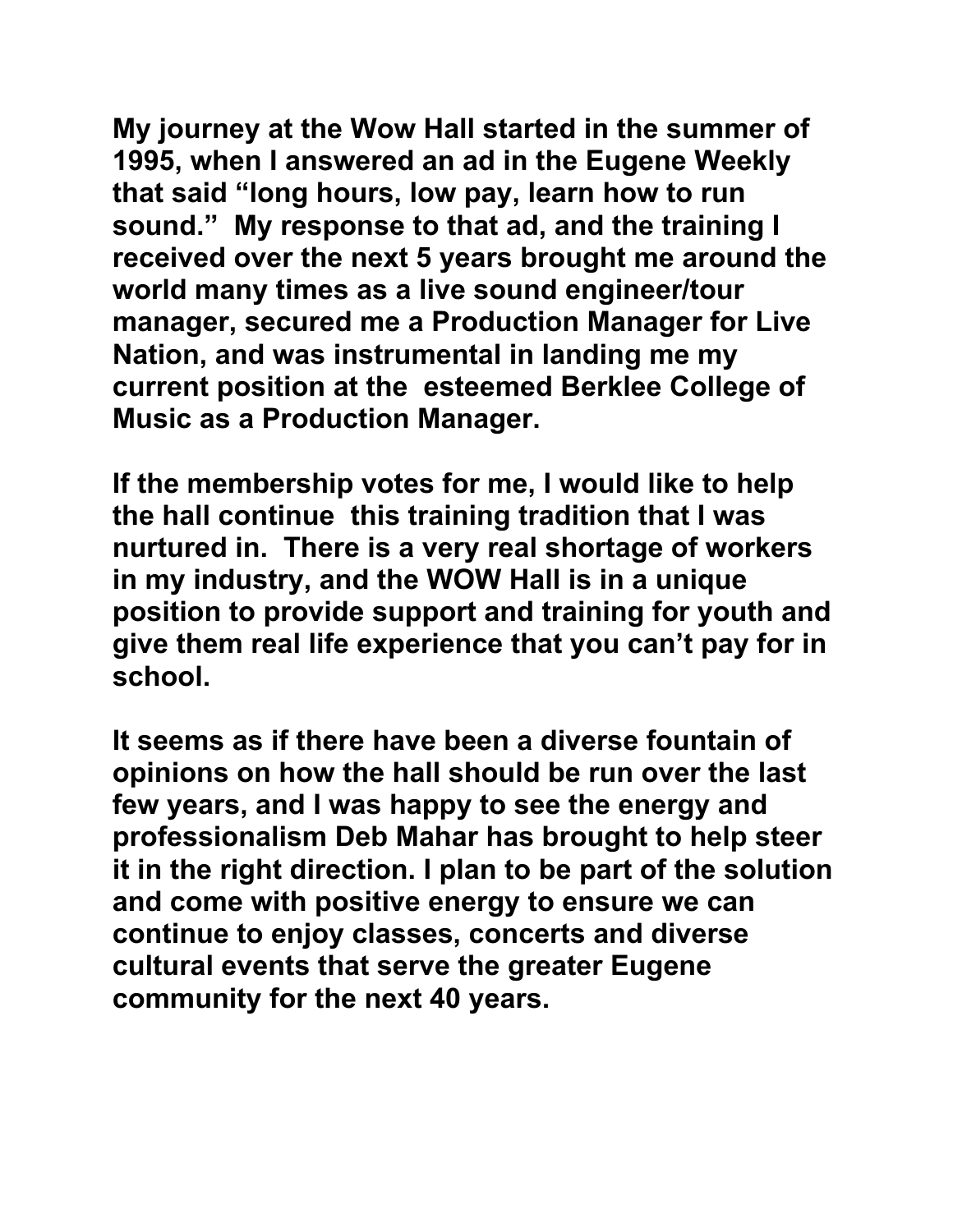**Thank you for your consideration, please feel free to reach out with any questions- I have attached my resume below- mailto:davidsoundguy@gmail.com**

# DAVID HUGHES

*22 Strafford Rd. Westwood, MA 02090 davidsoundguy@gmail.com*

 $\overline{\phantom{a}}$ 

### Education

*2001-2003 Berklee College of Music- Music Production/Engineering program (I am working on completing my degree online) 1993-1995 Lane Community College, Eugene. OR.- Associates of Arts Degree*

## **EXPERIENCE**

*I have worked extensively as a Production Manager and audio engineer for over 25 years, both in venues and touring. I am proficient in most live digital consoles, wireless systems, and processing, and am used to working in stressful situations. I currently work as a Production Manager for Berklee College of Music, and freelance for various artists and festivals.*

### **TOURING**

- v *2020 Paula Cole and Dresden Dolls in lieu of live events, I engineered and mixed projects for Paula Cole and The Dresden Dolls during quarantine*
- v *2018 Spiritualized (FOH) Mexico City festival*
- v *2016 The Push Stars (TM/FOH) reunion shows*
- v *2016 Guster (FOH/TM) various one-offs*
- v *2016-present Peter Wolf (FOH)various one-offs*
- v *2013/2014 Gogol Bordello (Monitors) World tour*
- v *2013 She and Him (TM) US Tour*
- v *2011-present Devotchka (TM/FOH) Including mixing the Colorado Symphony, and The Seattle Symphony*
- v *2005-Present Amanda Palmer World tour (FOH/PM)*
- v *2012-2014 M. Ward (TM/FOH) (World tour)*
- v *2011 J. Geils Band US tour (Monitors)*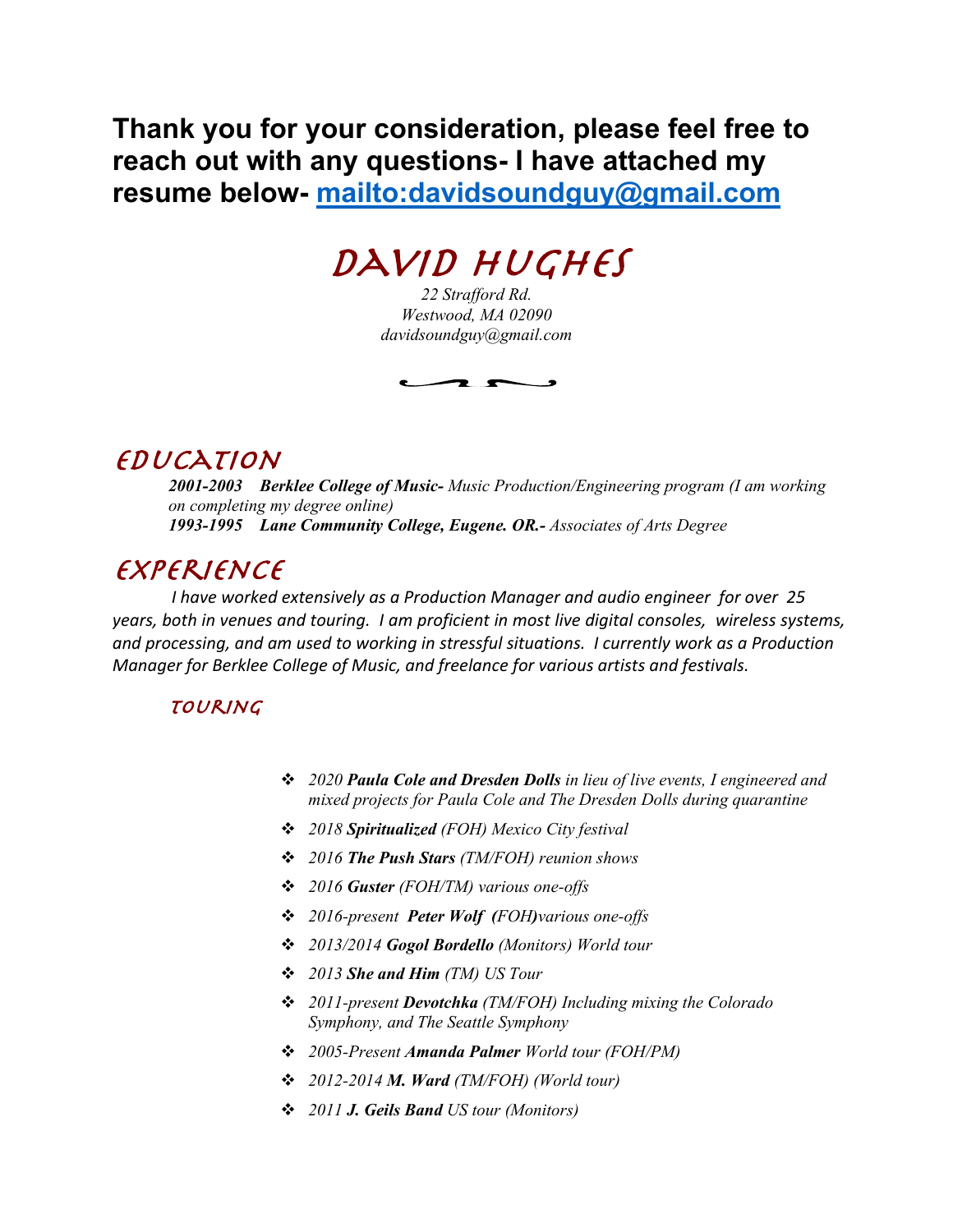- v *2010-2011 State Radio (FOH) tours and one-offs*
- v *2010 Dresden Dolls US Tour (FOH/PM)*
- v *2010 Diane Birch (TM/FOH) (supporting Nick Jonas)*
- v *2009 Esmee Denters Europe tour (TM/FOH) (supporting NEYO)*
- v *2007 Clap Your Hands say Yeah (FOH) Fall tour*
- v *2007 St. Vincent (FOH) US tour*
- v *2007-2009 The Click Five World tour (TM/FOH) (Southeast Asia)*
- v *2008 Kate Voegele TM/FOH spring tour*
- v *2005-2007 Dresden Dolls World tour (FOH/PM)*
- v *2006 The Cribs National Tour (FOH)*
- v *2005 The Cribs Showcase Dates in New York and Los Angeles (FOH)*
- v *2005 Allmann Brothers Summer tour- live recording engineer*
- v *2005 …..And you will know us as the Trail of Dead spring tour- live recording engineer*
- v *2004 The Decemberists Fall tour (FOH)*
- v *2003 Cato Salsa Experience Summer and Fall tour (FOH)*
- v *1999 Arling and Cameron American tour – Tour Manager/ FOH engineer*
- v *1997-1999 Solex European and several American tours Tour Manager/FOH engineer*
- v *1997 Fuck West Coast tour supporting Sonic Youth*

#### Venue, festival, and Other

- v *2019-Present Technical Support Specialist HK Enterprises (Troubleshoot and maintian computer, security, and office systems for 100 Supercuts stores in the New England area)*
- v *2007-Present Freelance engineer for Scorpio Sound (Vendor partner of Berklee College of Music)*
- v *2018 Production Manager Wicked Good Festival (Worked in conjunction with Emerson College to produce Bleachers, Buffalo Tom and others in Boston Common. Coordinated with Boston Police on safety protocols for 10,000 people due to lightning and extreme weather.))*
- v *2018 Production Manager The Town and the City festival (Multi stage festival in Lowell, MA comprising of 50 bands in 7 venues over two days)*
- v *2017- Present Stage Manager Levitate Festival Main Stage*
- v *2009-2012 FOH Engineer House of Blues Boston- worked a variety of live music and corporate events as an A1 utilizing multiple wireless lav and handheld microphones, cue to cue playback, etc.*